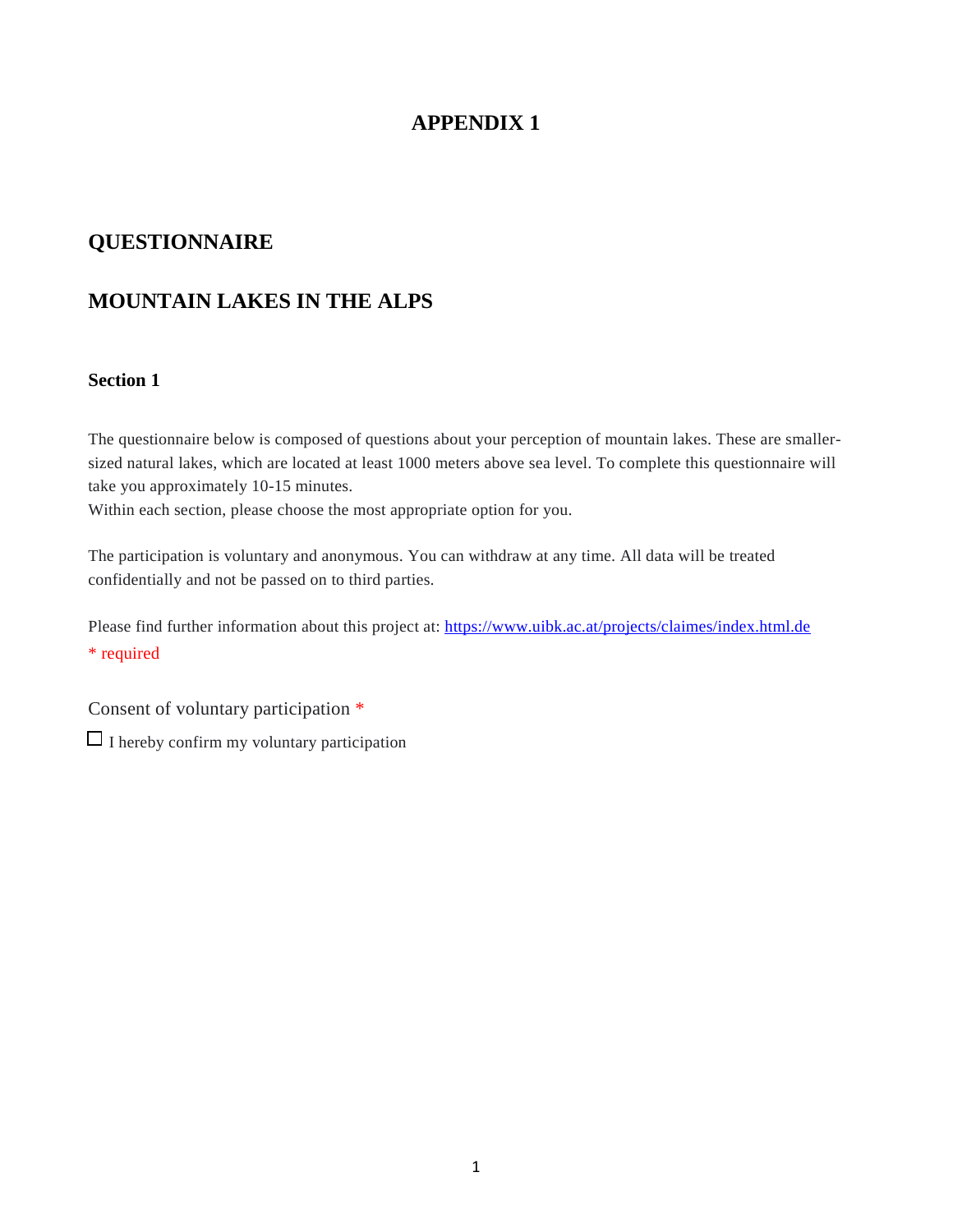What are mountain lakes particularly suitable for? How accurate are the following statements in your opinion? Mountain lakes are suitable… \*

|                                                     | does not<br>apply at all | does not<br>really apply | somewhat<br>applies | definitely<br>applies | don't know |
|-----------------------------------------------------|--------------------------|--------------------------|---------------------|-----------------------|------------|
| for research purposes                               |                          |                          |                     |                       |            |
| for leisure activities                              |                          |                          |                     |                       |            |
| to transfer knowledge about nature                  |                          |                          |                     |                       |            |
| for commercial purposes, e.g. as a film<br>location |                          |                          |                     |                       |            |
| for advertising, e.g. of products                   |                          |                          |                     |                       |            |

Thinking of mountain lakes, which of the following statements are more or less accurate for you? Mountain lakes are … \*

|                                                     | does not<br>apply at all | does not<br>really apply | somewhat<br>applies | definitely<br>applies | don't know |
|-----------------------------------------------------|--------------------------|--------------------------|---------------------|-----------------------|------------|
| essential elements of alpine landscapes             | . )                      |                          |                     |                       |            |
| places with symbolic power                          | . )                      |                          |                     |                       |            |
| places of spirituality                              | . )                      |                          |                     |                       |            |
| places of great aesthetic value                     | ( .                      |                          |                     |                       |            |
| worth preserving in their natural state             | . )                      |                          |                     |                       |            |
| places that convey a sense of home, of<br>belonging | $\ddot{\phantom{1}}$     |                          |                     |                       |            |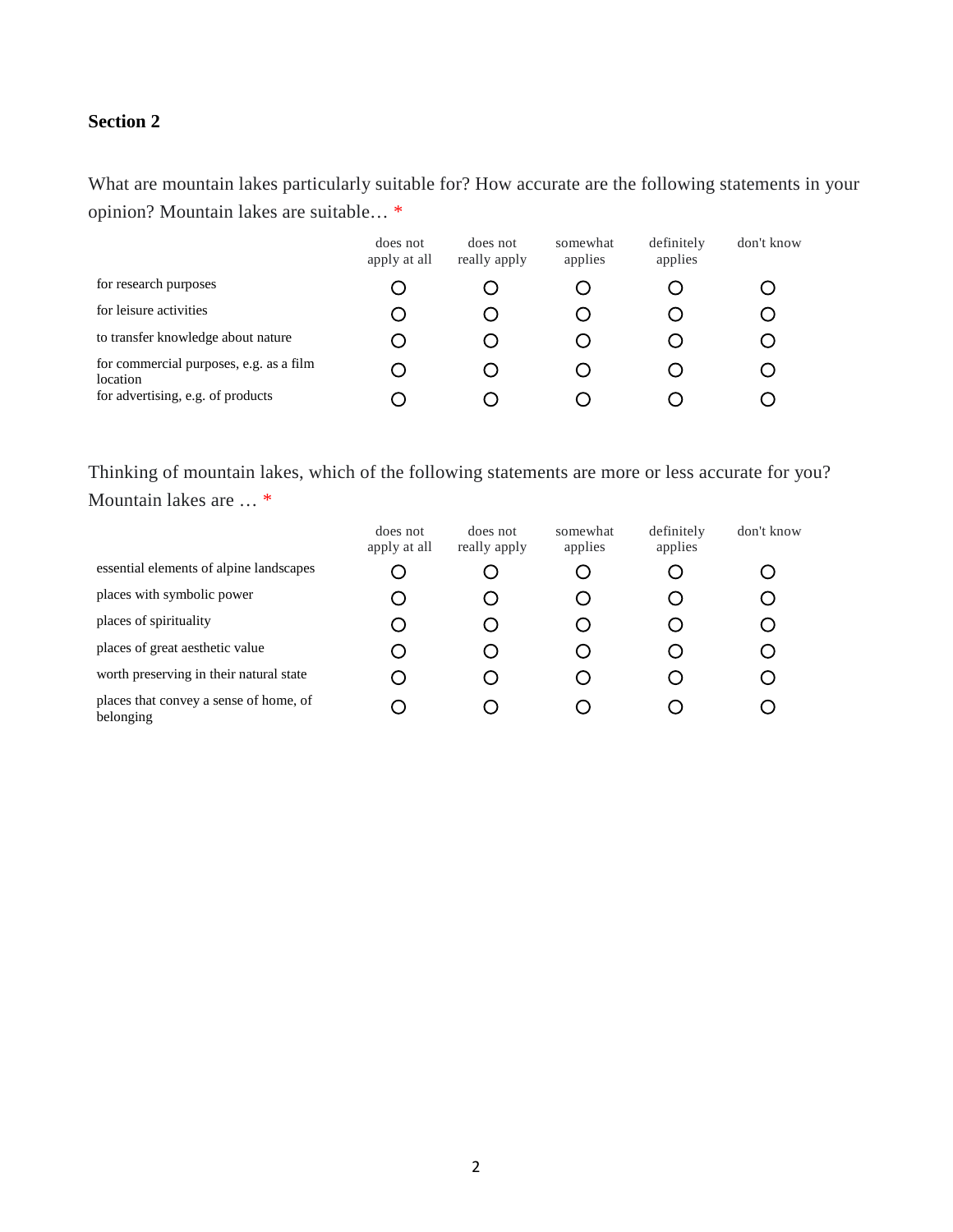

Have a look at the picture. Imagine that you have arrived at this mountain lake and take a short rest.

How accurate are the following statements for you?

Visiting a place like this leaves me with the feeling that I have learned something from nature \*

| does not apply at all                                          |  | 3         |   | 5 | definitely applies |
|----------------------------------------------------------------|--|-----------|---|---|--------------------|
| Having spent time at a place like this, I feel healthier *     |  |           |   |   |                    |
| does not apply at all                                          |  | $\bigcap$ | ∩ |   | definitely applies |
| Visiting a place like this leaves me with lasting memories $*$ |  |           |   |   |                    |
| does not apply at all                                          |  |           |   |   | definitely applies |
| In a place like this, I feel excited $*$                       |  |           |   |   |                    |
| does not apply at all                                          |  |           |   |   | definitely applies |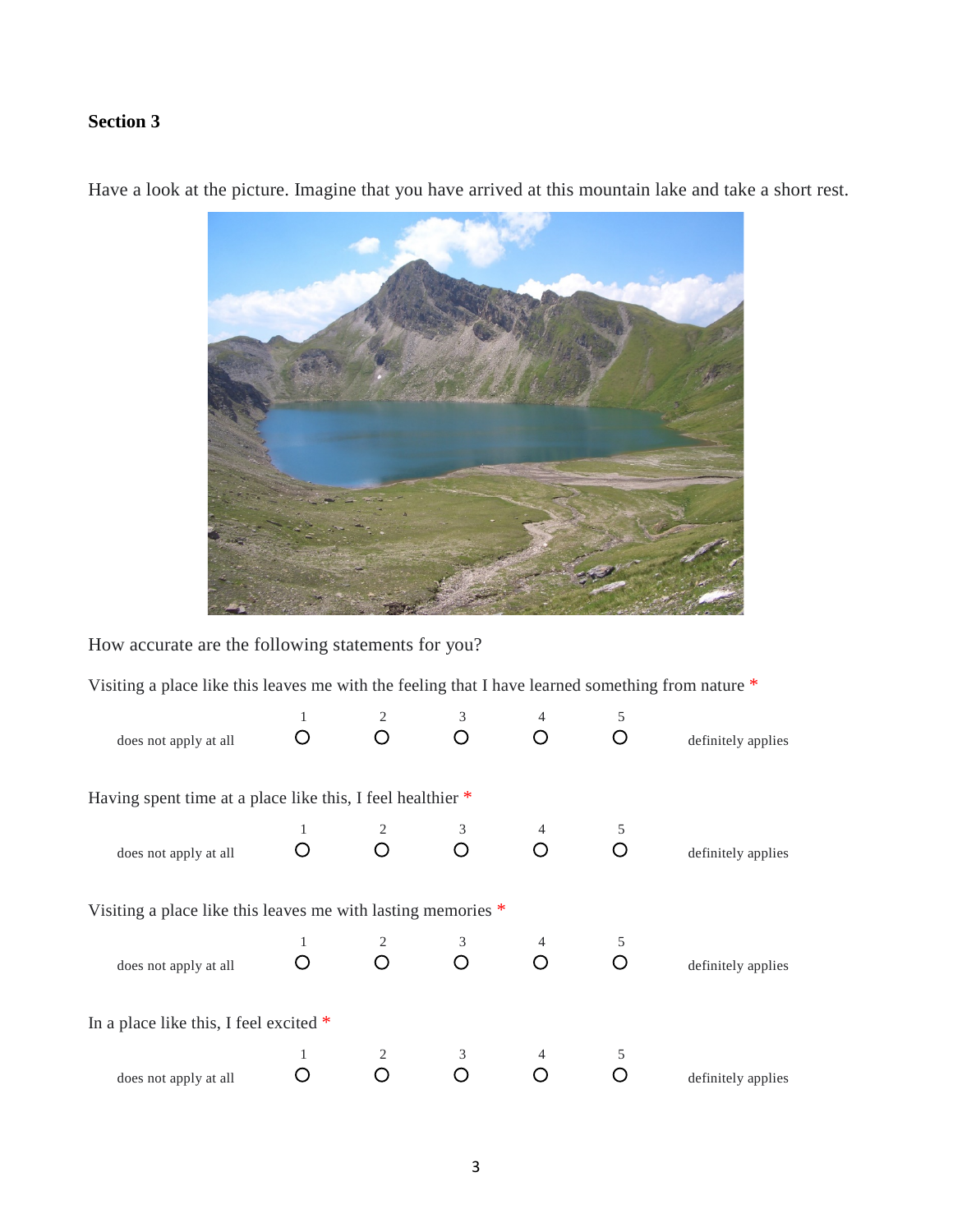| A place like this makes me feel at home *                           |                   |                              |                     |                 |                 |                    |
|---------------------------------------------------------------------|-------------------|------------------------------|---------------------|-----------------|-----------------|--------------------|
| does not apply at all                                               | 1<br>O            | 2<br>$\bigcirc$              | 3<br>$\bigcirc$     | 4<br>$\bigcirc$ | 5<br>$\bigcirc$ | definitely applies |
| Visiting a place like this gives me a sense of freedom *            |                   |                              |                     |                 |                 |                    |
| does not apply at all                                               | 1<br>O            | 2<br>O                       | 3<br>O              | 4<br>O          | 5<br>O          | definitely applies |
| In a place like this, I feel in touch with nature *                 |                   |                              |                     |                 |                 |                    |
| does not apply at all                                               | $\mathbf{1}$<br>O | $\overline{c}$<br>$\bigcirc$ | $\mathfrak{Z}$<br>O | 4<br>O          | 5<br>$\bigcirc$ | definitely applies |
| A place like this instills inner peace within me *                  |                   |                              |                     |                 |                 |                    |
| does not apply at all                                               | 1<br>O            | 2<br>$\bigcirc$              | 3<br>$\overline{O}$ | 4<br>$\bigcirc$ | 5<br>$\bigcirc$ | definitely applies |
| This is a place to refresh and cool down on particularly hot days * |                   |                              |                     |                 |                 |                    |
| does not apply at all                                               | 1<br>O            | 2<br>O                       | 3<br>O              | O               | 5<br>$\bigcirc$ | definitely applies |
| Having visited a place like this, I feel more relaxed *             |                   |                              |                     |                 |                 |                    |
| does not apply at all                                               | $\mathbf{1}$<br>O | 2<br>O                       | 3<br>$\bigcirc$     | 4<br>O          | 5<br>O          | definitely applies |
| In a place like this, I find inspiration $*$                        |                   |                              |                     |                 |                 |                    |
| does not apply at all                                               | 1<br>O            | $\mathfrak{2}$<br>O          | 3<br>O              | O               | 5<br>O          | definitely applies |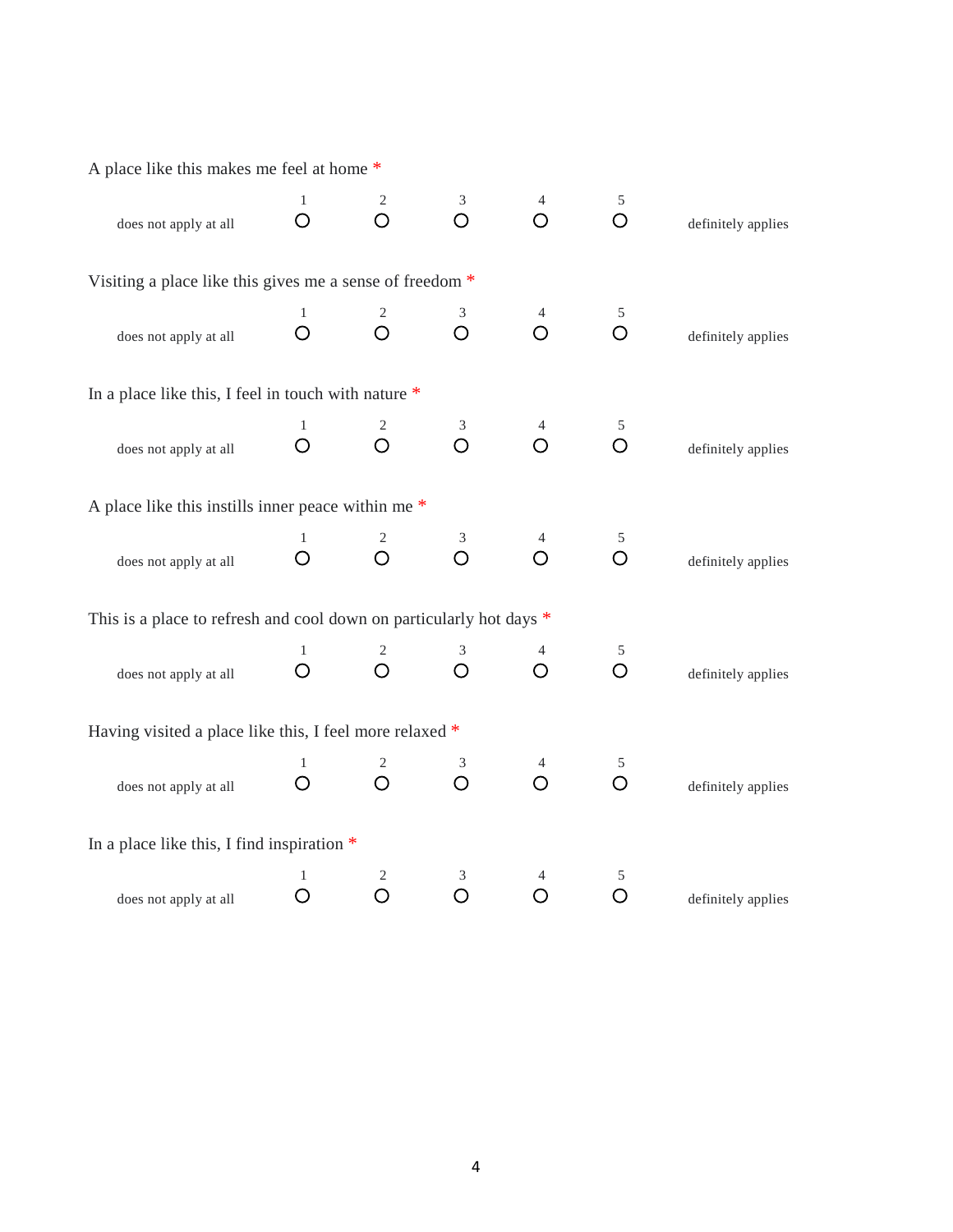You are visiting a mountain lake. In your opinion, what could diminish your experience of this visit and discourage you from extending your stay? Please, briefly describe this in a few words. \*